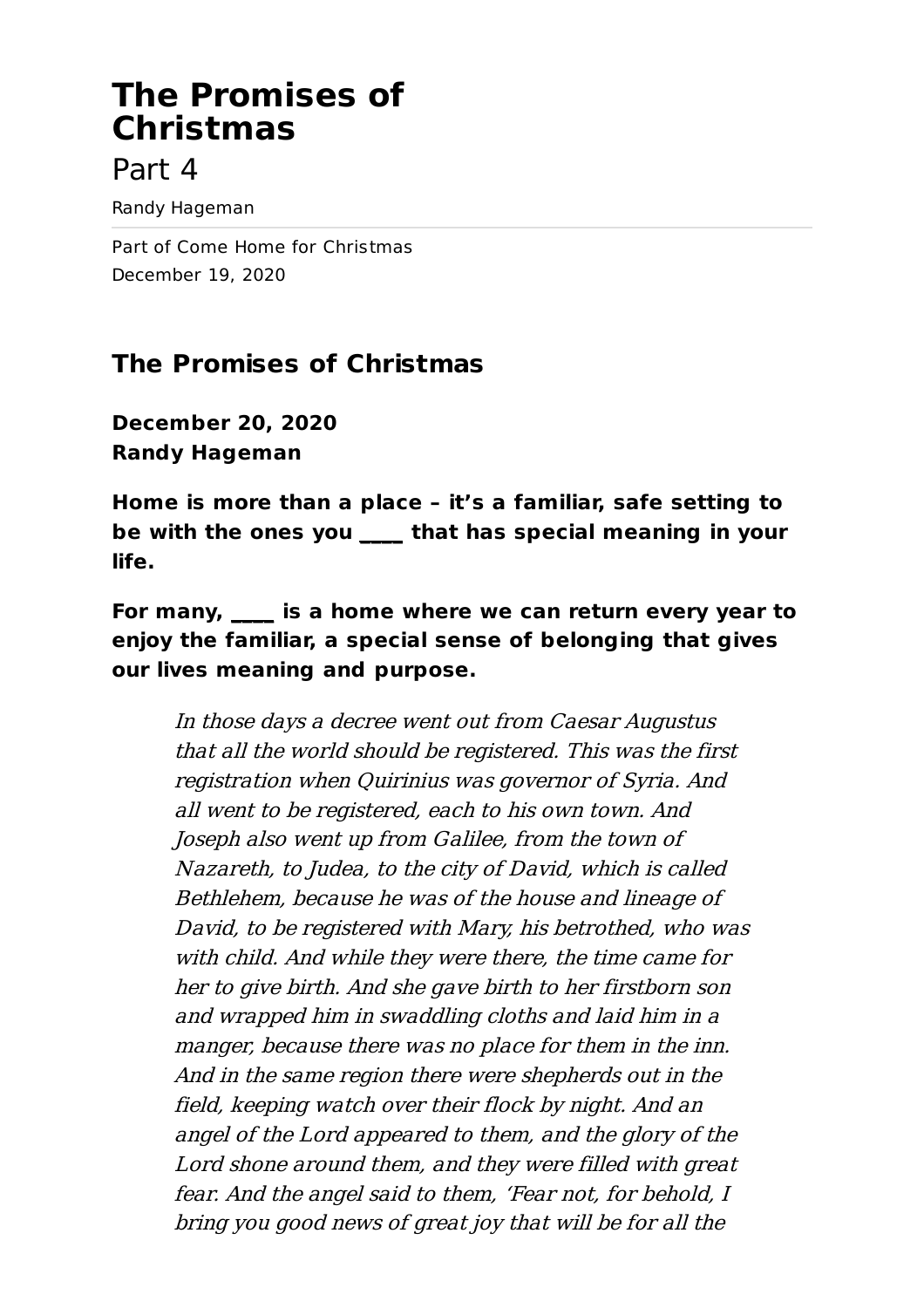people. For unto you is born this day in the city of David <sup>a</sup> Savior, who is Christ the Lord. And this will be <sup>a</sup> sign for you: you will find <sup>a</sup> baby wrapped in swaddling cloths and lying in <sup>a</sup> manger.' And suddenly there was with the angel <sup>a</sup> multitude of the heavenly host praising God and saying, 'Glory to God in the highest, and on earth peace among those with whom he is pleased!' When the angels went away from them into heaven, the shepherds said to one another, 'Let us go over to Bethlehem and see this thing that has happened, which the Lord has made known to us.' And they went with haste and found Mary and Joseph, and the baby lying in <sup>a</sup> manger. And when they saw it, they made known the saying that had been told them concerning this child. And all who heard it wondered at what the shepherds told them. But Mary treasured up all these things, pondering them in her heart. And the shepherds returned, glorifying and praising God for all they had heard and seen, as it had been told them."

—Luke 2:1-20 (ESV)

#### **THREE PROMISES FROM THE CHRISTMAS STORY**

**1. The message of the angel to the shepherds was that a \_\_\_\_ for all people was born.**

**"Jesus" (Greek) = "Joshua" (Hebrew) = "Yahweh is salvation" or "Yahweh saves" or "God saves"**

Angel, to Joseph: 'She will bear <sup>a</sup> son, and you shall call his name Jesus, for he will save his people from their sins.' —Matthew 1:21 (ESV)

Jesus: 'For the Son of Man came to seek and save those who are lost'

—Luke 19:10 (NLT)

**The problem is \_\_\_\_ – our very natures have been corrupted by \_\_\_\_ so that we're more focused on ourselves than God or others.**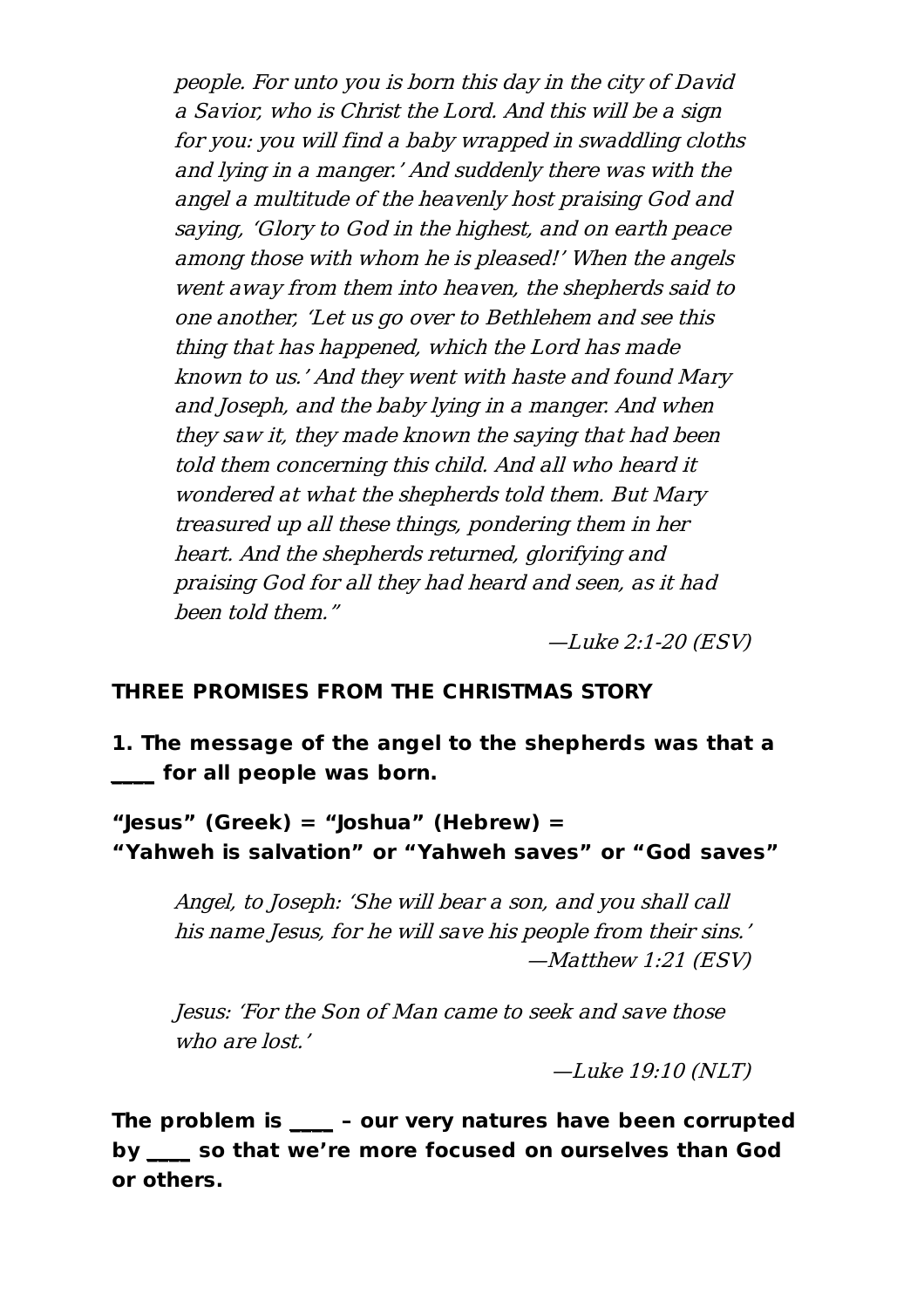If we say we have no sin, we deceive ourselves, and the truth is not in us. If we confess our sins, he is faithful and just to forgive us our sins and to cleanse us from all unrighteousness.

—1 John 1:8-9 (ESV)

The law of Moses was unable to save us because of the weakness of our sinful nature. So God did what the law could not do. He sent his own Son in <sup>a</sup> body like the bodies we sinners have. And in that body God declared an end to sin's control over us by giving his Son as <sup>a</sup> sacrifice for our sins.

—Romans 8:3 (NLT)

### **Jesus took our punishment upon himself so that the righteousness of God could be satisfied and our relationship with Him, broken through sin, could be \_\_\_\_.**

God saved you by his grace when you believed. And you can't take credit for this; it is <sup>a</sup> gift from God. Salvation is not <sup>a</sup> reward for the good things we have done, so none of us can boast about it. For we are God's masterpiece. He has created us anew in Christ Jesus, so we can do the good things he planned for us long ago.

—Ephesians 2:8-10 (NLT)

### **2. Salvation is a gift, given to us by God through Jesus Christ, by the power of the Spirit, and God did this because He \_\_\_\_ us.**

'For God so loved the world, that he gave his only Son, that whoever believes in him should not perish but have eternal life. For God did not send his Son into the world to condemn the world, but in order that the world might be saved through him.'

—John 3:16-17 (ESV)

God showed how much he loved us by sending his one and only Son into the world so that we might have eternal life through him. This is real love—not that we loved God, but that he loved us and sent his Son as <sup>a</sup>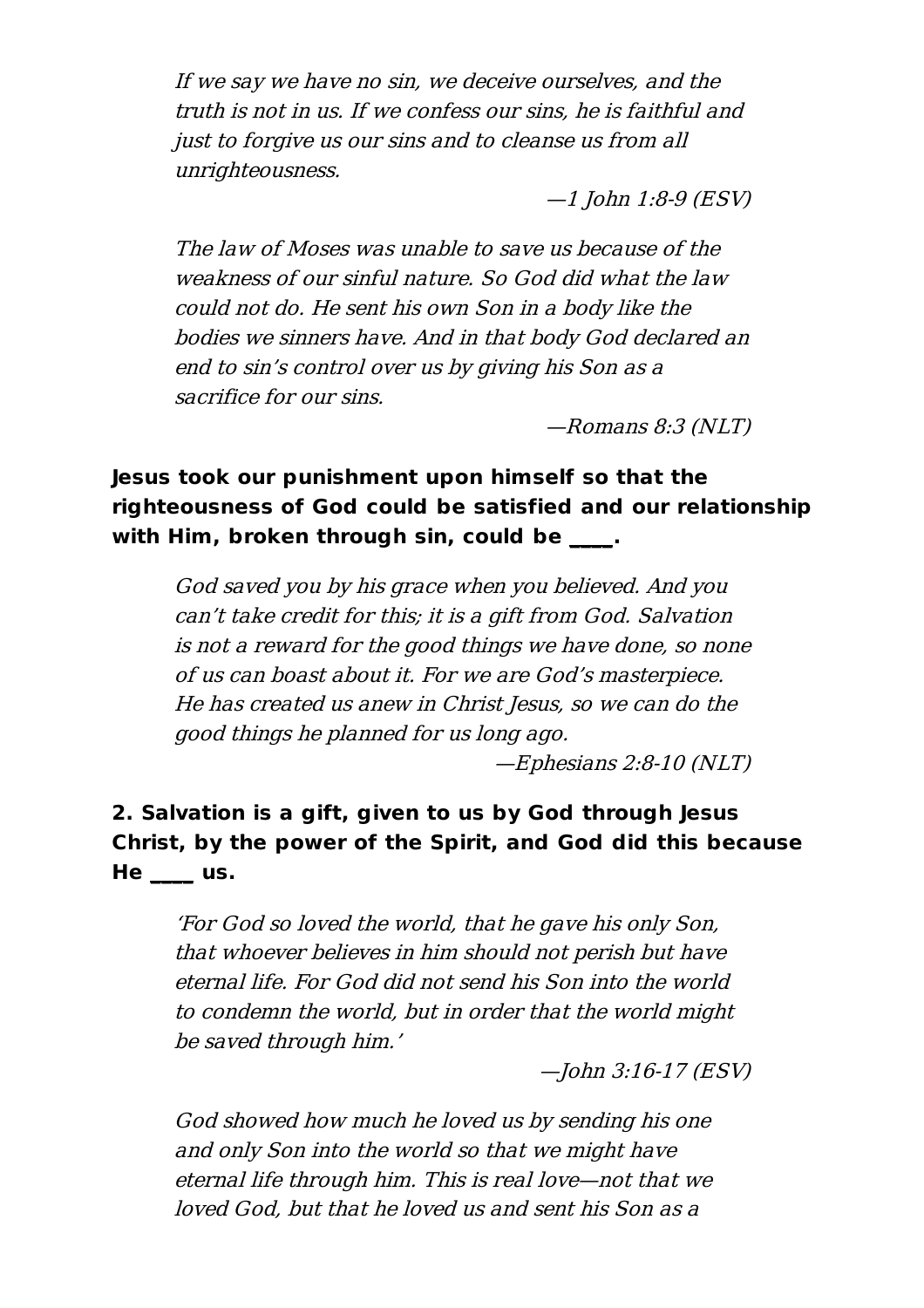sacrifice to take away our sins.

 $-1$  John 4:9-10 (NLT)

**God knows us intimately, and yet He still \_\_\_\_ us.**

**Salvation is about me being made more and more like Jesus, so we "\_\_\_\_ the good things he planned for us long ago."**

Jesus: 'Go therefore and make disciples of all nations, baptizing them in the name of the Father and of the Son and of the Holy Spirit, teaching them to observe all that I have commanded you. And behold, I am with you always, to the end of the age.'

—Matthew 28:19-20 (ESV)

**3. We are saved by love for a \_\_\_\_ - we are saved to do good works, to go and make disciples.**

**We live in \_\_\_\_ and \_\_\_\_ Christ for a gift we don't deserve.**

**Christmas Giving at [Gateway](https://www.gateway-community.org/cag-giving) Christmas Eve [Offering](https://secure.subsplash.com/ui/access/TBSS3Q/ute_wtzCwUwi2LAFyLmNSNM9YZsWiqjgnYeytHL5aQxa6YYMG2neYV3ODvoClF7iiyGp8gZTN67BgCrlgiMIP3VZwzBgohFjJH4tYR48w_uOc-DnX9_UT1KSKgDT6il-R3VgAy0gYS66n_KSaEcejug#/) to Starfish Kenya [Christmas](https://www.gateway-community.org/event/1617367-2020-12-24-christmas-eve-services-2020/) Eve Services – 3 PM, 5 PM (in-person and streaming) Christmas Gift Bag – tables in the Lobby Christmas Links on [Facebook](https://www.facebook.com/GatewayCommunity)**